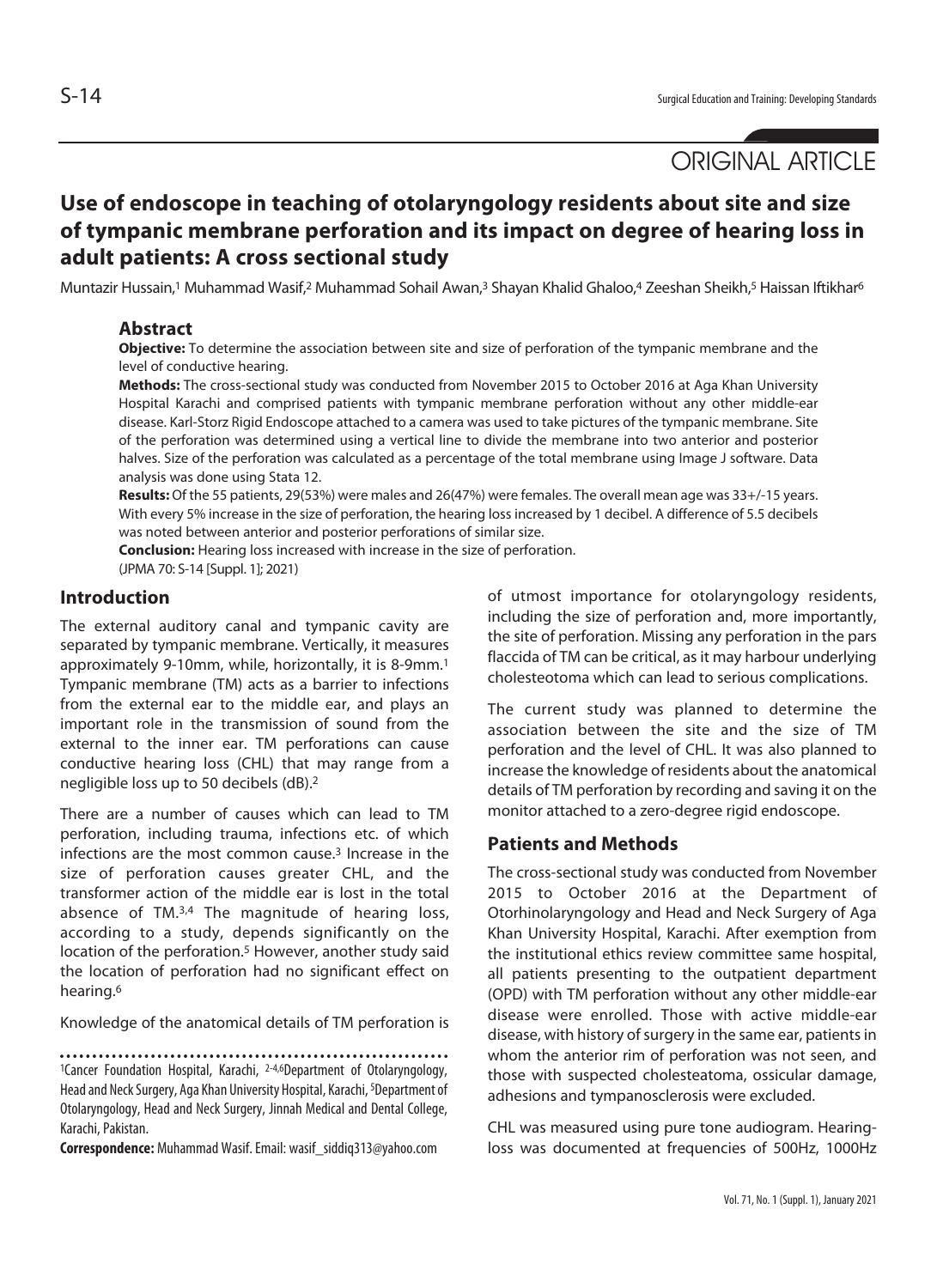

**Figure:** a) One-third (33%) perforation of tympanic membrane. b) Total area of tympanic membrane.

and 2000Hz. Karl-Storz rigid endoscope attached to a camera and monitor was used to take TM pictures. Site of the perforation was determined using a vertical line to divide the TM into anterior and posterior halves. The size of the perforation was calculated as a percentage of the total TM using Image J software (Figure-1).

Anatomical findings on the still images saved in the monitor by the attending consultant were then explained to the residents without evaluating its impact on residents' understanding.

Data was analysed using Stata 12.0. Univariate analysis was run to determine the associations of hearing-loss with independant variables. Multivariable analysis was carried out using multiple linear regression to assess the factors related to the degree of hearing-loss. P<0.25 was taken as significant for univariate analysis, while for multivariable analysis the level of significance was set at p<0.05.

#### **Results**

Of the 55 patients, 29(53%) were males and 26(47%) were females. The overall mean age was 33+/-15 years. The left ear was affected in 31(56%) patients, while in 24(44%) patients the right ear was affected. Also, 31(56%) patients had anterior perforation, while 24(44%) patients had posterior perforation. Mean size of TM perforation was 25.6+/-15% (range: 2-72%) of total surface area. Mean CHL loss was 19.8+/-10.1dB (range: 0-38dB) (Table-1).

**Table-1:** Quantitative variables.

| <b>Variable</b>         | Mean $\pm$ SD   | <b>Minimum</b> | <b>Maximum</b> |
|-------------------------|-----------------|----------------|----------------|
|                         |                 |                |                |
| Mean Age(Years)         | $33.8 \pm 15.1$ | 11             | 75             |
| Size of perforation (%) | $25.6 \pm 15$   |                | 72             |
| CHL 500Hz(dB)           | $25 + 12.3$     | 0              | 50             |
| CHL 1000Hz(dB)          | $20.7 \pm 12.6$ | 0              | 45             |
| CHL 2000Hz(dB)          | $13.6 \pm 9$    | 0              | 30             |
| Average CHL(dB)         | $19.8 \pm 10.1$ |                | 38             |

SD: Standard deviation; CHL: Conductive hearing loss; dB: Decibels.

Table-2: Univariate analysis (p<0.25).

| <b>Variable</b>     | P value | <b>Result</b> |
|---------------------|---------|---------------|
| Age                 | 0.35    | Insignificant |
| Gender              | 0.19    | Significant   |
| Side of perforation | 0.69    | Insignificant |
| Size of perforation | 0.05    | Significant   |
| Site of perforation | 0.16    | Significant   |

Univariate analysis showed gender, size of perforation and site of perforation as significant variables (Table-2). On multivariable analysis, only the size and site of perforation were significant (Table-3). For every 5% increase in the size of perforation, hearing-loss increased by 1dB. A difference of 5.5dB was noted between anterior and posterior perforations of similar size with hearing loss being more in the anterior perforations (p<0.05).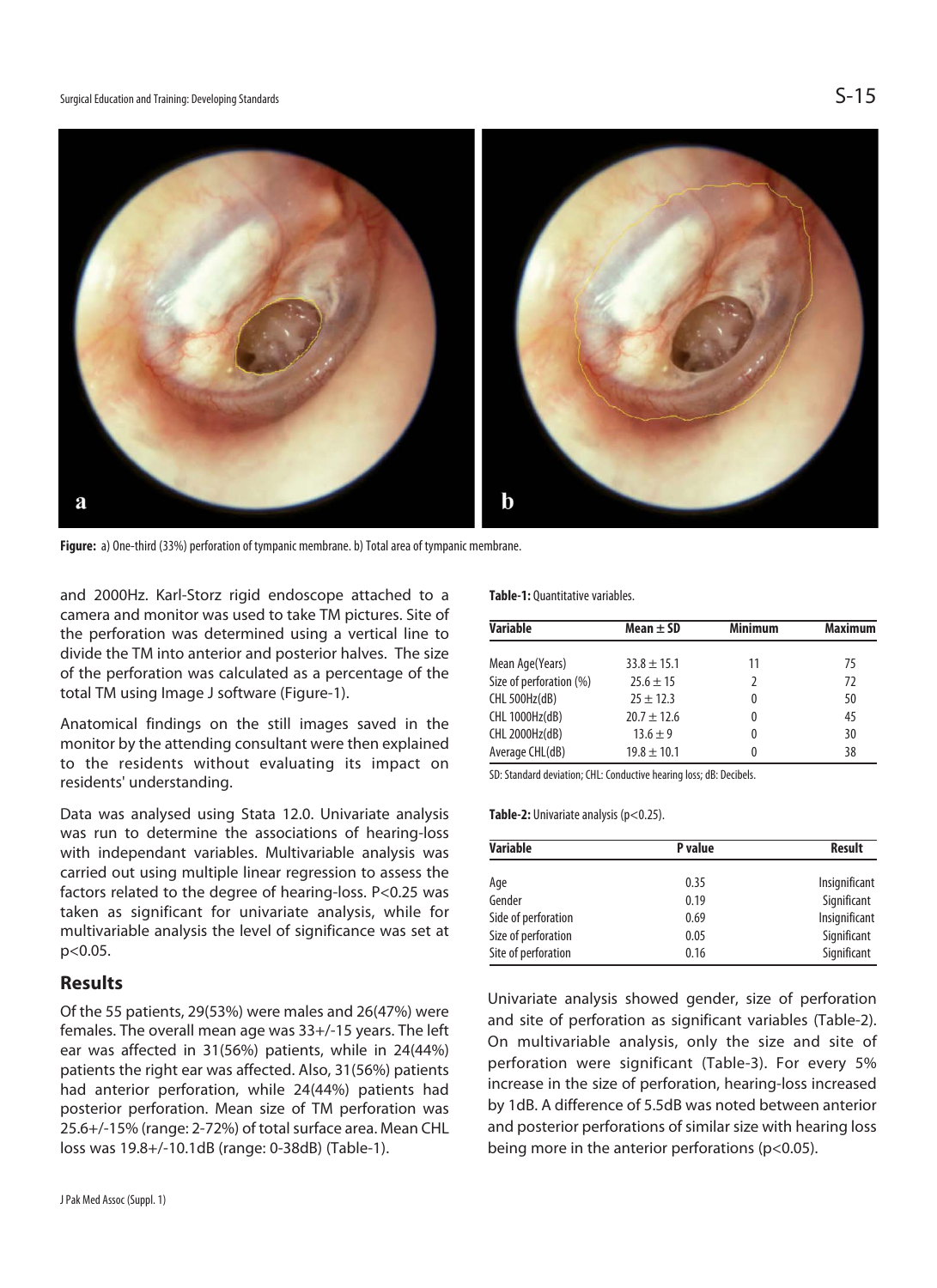| <b>Factors</b>                 | P value | <b>Result</b> |
|--------------------------------|---------|---------------|
| Gender and Side of perforation | 0.35    | Insignificant |
| Gender and size of perforation | 0.14    | Insignificant |
| Size and Site of perforation   | 0.02    | Significant   |

**Table-3:** Multiple linear regression analysis (p<0.05).

### **Discussion**

The middle ear is separated from the external ear by TM, a shield-like structure. Besides transmitting the sound energy from the external to the middle and the internal ear, it also prevents passage of infections from the external to the middle ear. TM can perforate due to various reasons, most commonly by infections and less commonly by trauma and other causes.3 Once the TM gets perforated, it loses its baffling effect, and the sound is then transferred to both the oval window and the round window simultaneously, resulting in the loss of phase difference and in hearing-loss.7

The current study showed that mean CHL was more in lower frequencies compared to the higher frequencies, which is in line with literature.<sup>8,9</sup> An increase in hearingloss by 1dB was observed for every 5% increase in the size of perforation, and the finding was similar to earlier studies.10,11

One important result of the current study is that anterior perforations were associated with higher conductive loss, which was not reported by earlier studies.<sup>12,13</sup> The earlier results can be explained by the fact that a posterior perforation would allow the sound to reach the round window niche situated postero-inferiorly more quickly, resulting in the loss of phase difference compared to anterior perforations. On the contrary, some studies found no difference in hearing-loss between posterior and anterior perforations.14-16

The results of the current study can be explained by other less-explored determinants of hearing-loss, such as middle ear volume and malleolar location of TM perforation. One study reported that perforations which involved the malleolar region had higher conductive losses, and another study showed that perforations at the Umbo region were likely to have higher CHL.17,18 In one study, there was an inverse relationship between the middle-ear volume and the degree of CHL, and a difference up to 35dB could be predicted for perforations of similar size if the middle-ear volume differed substantially.11

One of the possibilities behind the variations in findings of the current study compared to earlier ones cited above could be that there were no major differences in the degree of hearing-loss according to location, and the current results could have been different if the malleolar location and the middle-ear volume parameters were also taken into account. However, the findings do open a door for debate about anterior perforations being associated with higher degree of hearing-loss compared to the posterior location. Further studies, with large sample sizes need to be carried out in which both the middle-ear volume and malleolar location of perforations should also taken into account.

During the course of the current study, it was observed that still images of TM served as a good learning opportunity for the residents and they reported that the anatomical details seen on the monitor with the endoscope were much superior compared to the details they had observed with the otoscope. Further studies focussing on the teaching part of endoscope compared to otoscope are required to see if the endoscope is actually superior. The current study serves as the beginning point of such studies in the future.

### **Conclusion**

The degree of hearing-loss increased proportionally with increase in the size of TM perforation. Hearing-loss was higher in lower frequencies compared to higher frequencies. Higher degree of hearing-loss was seen in patients with anterior compared to posterior perforations.Also, endoscopes can be considered for routine ear examination and still images can help in better understanding of anatomical details for young residents.

**Disclaimer:** None.

**Conflict of Interests:** None.

**Source of Funding:** None.

#### **References**

- 1. Isaacson G. Endoscopic anatomy of the pediatric middle ear. Otolaryngol Head Neck Surg 2014;150:6-15. doi: 10.1177/0194599813509589.
- 2. Voss SE, Rosowski JJ, Merchant SN, Peake WT. Non-ossicular signal transmission in human middle ears: Experimental assessment of the "acoustic route" with perforated tympanic membranes. J Acoust Soc Am 2007;122:2135-53. doi: 10.1121/1.2769617.
- 3. Kumar N, Chilke D, Puttewar MP. Clinical Profile of Tubotympanic CSOM and Its Management With Special Reference to Site and Size of Tympanic Membrane Perforation, Eustachian Tube Function and Three Flap Tympanoplasty. Indian J Otolaryngol Head Neck Surg 2012;64:5-12. doi: 10.1007/s12070-010-0114-5.
- 4. Maharjan M, Kafle P, Bista M, Shrestha S, Toran KC. Observation of hearing loss in patients with chronic suppurative otitis media tubotympanic type. Kathmandu Univ Med J (KUMJ) 2009;7:397- 401. doi: 10.3126/kumj.v7i4.2761.
- 5. Ahmad SW, Ramani GV. Hearing loss in perforations of the